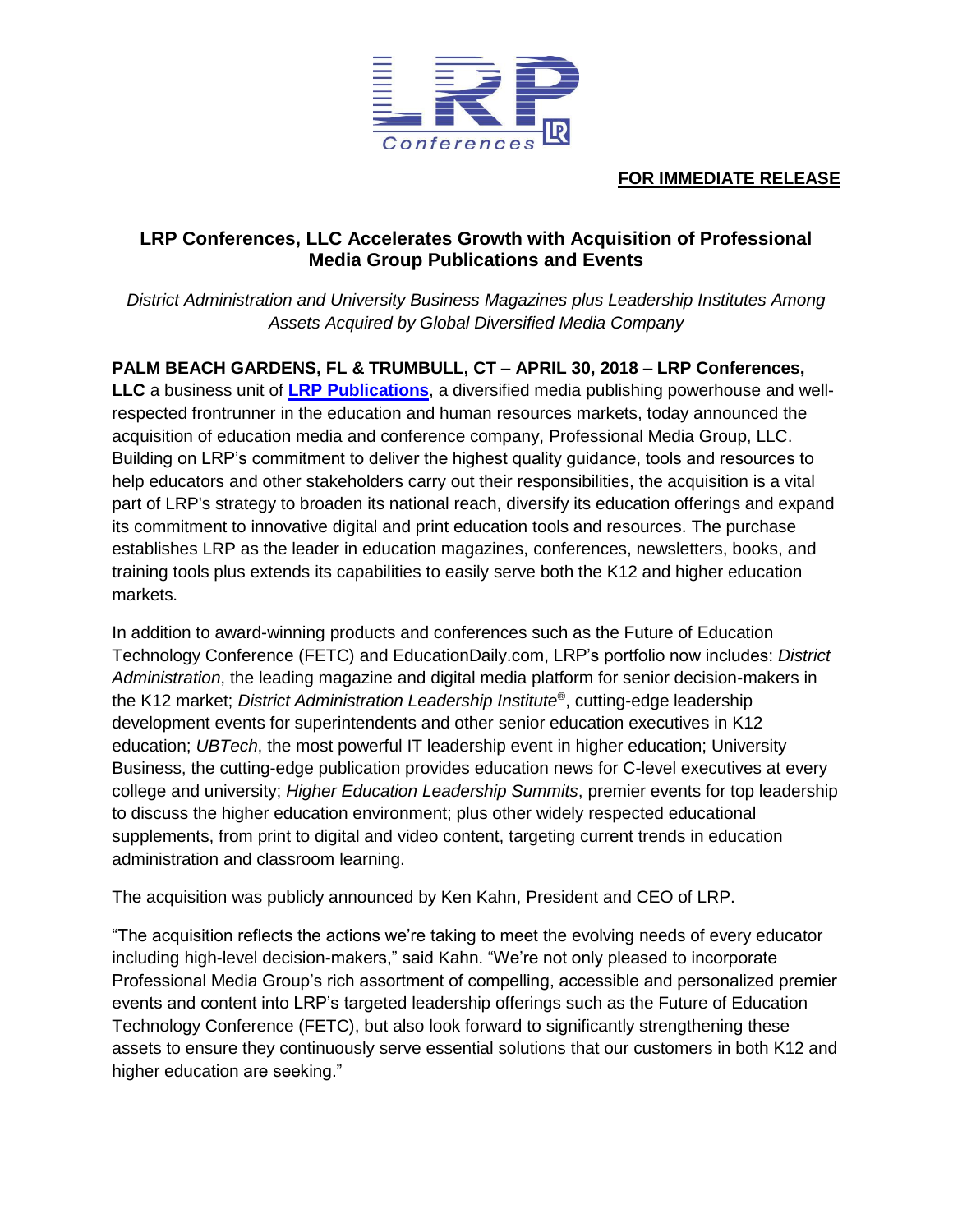The acquisition will not only increase the types of products designed for decision-makers such as superintendents and other high-level administrative leaders, but it will also expand LRP's customer base in a way that is vital to the company's vision of continuously providing the best education resources and tools to all stakeholders.

"Professional Media Group has always been about one thing: school district leadership. I look forward to bringing our superb content and offerings to LRP to unlock even more value for customers as they continue to set the pace in an expanding and dynamic industry," said Dan Kinnaman, President, Professional Media Group, LLC.

LRP will keep the staff of Professional Media Group, LLC.

"We are pleased to have the Professional Media Group staff join LRP and believe this is a tremendous opportunity to deliver on LRP's vision of providing the right tools and resources to every educator," said Robert Avossa, Senior Vice President and Publisher, LRP. "We believe that retaining the staff is in the best interests of our customers and will be critical to our ability to effectively drive long-term value from this acquisition."

The investment bank of Oaklins DeSilva + Phillips represented Professional Media Group in the transaction.

For all media inquiries, please contact Rennette Fortune at 561-622-6520 ext. 8674 or [rfortune@lrp.com.](mailto:rfortune@lrp.com)

###

#### **About LRP Publications**

LRP Publications, founded in 1977 by Kenneth Kahn, is an innovative media giant serving millions of business and education professionals worldwide. Specializing in education administration, education law, education technology, federal employment, human resources, workers' compensation and disability, LRP publishes thousands of books, pamphlets, newsletters, videos and online resources. The publisher also produces three industry-leading print and digital magazines for key corporate decision-makers: Human Resources Executive®, HRM Asia and Risk & Insurance®. Additionally, LRP annually delivers top-quality training and professional development to more than 80,000 professionals through its 13 award-winning conferences and tradeshows in China, Singapore and the United States. LRP currently employs more than 500 professionals in its Connecticut, Florida, Pennsylvania, Singapore and Washington, D.C. offices. Headquartered in Palm Beach County since 1996, the company has more than \$70 million in annual revenue. For a complete list of LRP resources, eCourses and conferences, please visit [www.lrp.com.](http://www.lrp.com/)

### **About LRP Conferences, LLC**

LRP Conferences, LLC, produces professional conferences and annual trade shows including: Future of Education Technology Conference (FETC), National Ergonomics Conference & ErgoExpo, Recruiting Trends & Talent Tech and more. For more information, please visit [www.lrp.com.](http://www.lrp.com/)